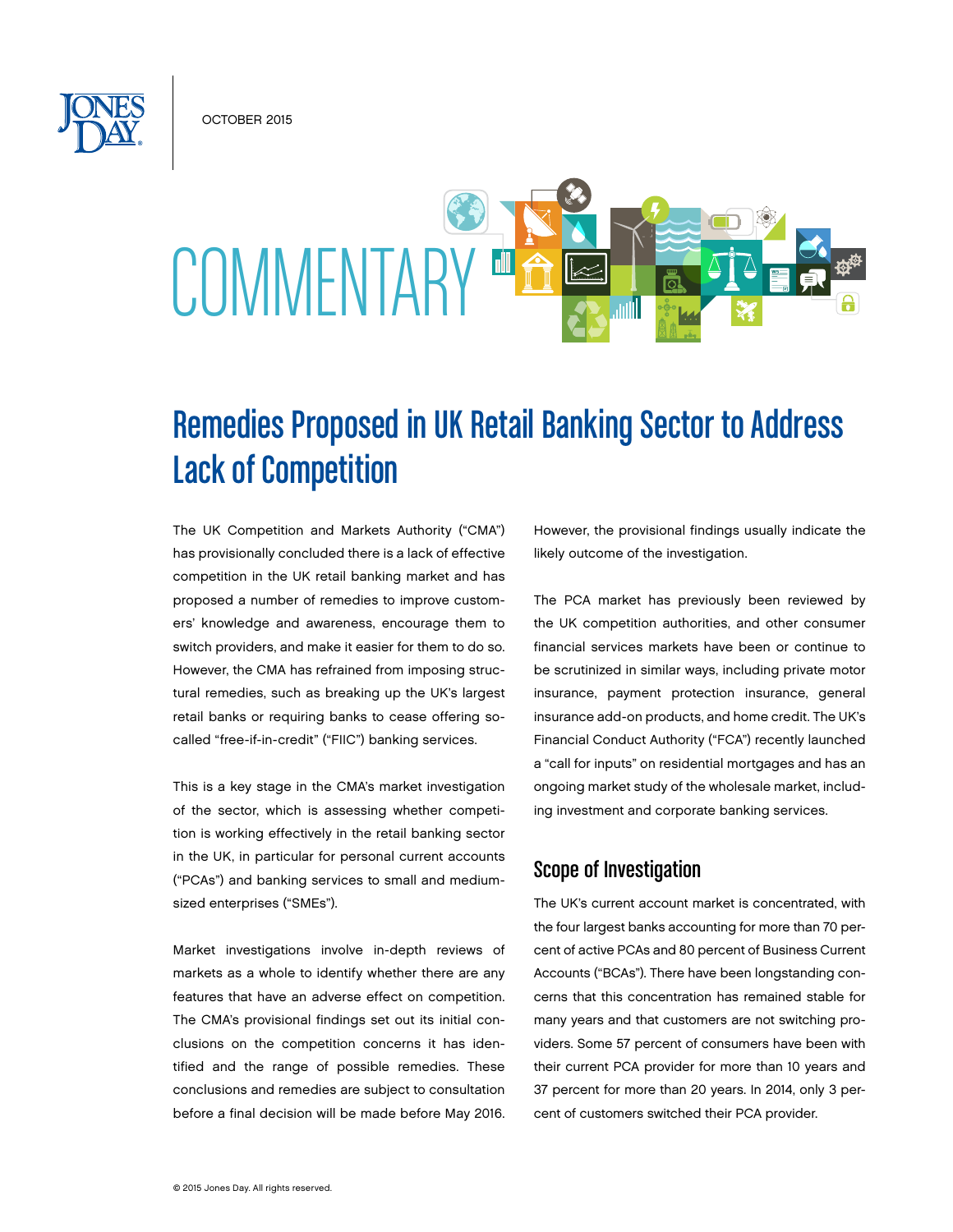On the other hand, customer surveys have shown that a high proportion of customers are satisfied with their main current account provider. The investigation was undertaken following concerns expressed by politicians, new entrants ("challenger banks"), and consumer organizations.

The scope of the investigation has focused on three broad theories of harm:

Customer Inertia and Lack of Switching. The CMA investigated whether consumers face difficulties choosing or switching products or suppliers, and whether this means that banks are not sufficiently incentivized to compete for customers on price, quality, and innovation. Much of the focus has been on consumer inertia and lack of switching by consumers. The lack of engagement by consumers is not unique to the retail banking market in the UK but has also been a feature of other retail markets, including energy.

A particular feature of the CMA's analysis, and the subject of much media attention, is the prevalence of the FIIC model of charging for banking services in the UK. This means that, if a customer's account remains in credit, he will not be charged any direct fees for the daily operation of his personal current account but also will not be paid interest on the balance in the account and may also be subject to charges for nonstandard services such as overdrafts.

Market Power of Four Largest Banks. The CMA considered the extent to which the markets for the supply of the banking services are concentrated and confer market power on those banks and whether this leads to worse outcomes for consumers. The evidence showed that the market is concentrated in the UK's personal current account market, mainly resulting from the low level of switching between current account providers by consumers, but not highly concentrated.

Barriers to Entry. The CMA also reviewed whether there are barriers to entry and expansion that lead to worse outcomes for consumers. The barriers to entry could arise from regulatory barriers (e.g., capital requirements, anti-money laundering requirements, and the authorization process), access to payment systems, IT and funding, and strategic and first mover advantages, which could favor the larger incumbent banks.

# Provisional Conclusions on Competition

The CMA concluded that competition in both the PCA and SME banking markets is negatively affected by low customer engagement, barriers to searching and switching, and linkages among the PCA, BCA, and SME loans markets. As was the case in its recent findings in the retail energy sector, the CMA considers that weak customer engagement when it comes to shopping around for better prices and switching suppliers inhibits effective competition. In particular, it results in a lack of switching, an absence of incentives for banks to innovate through better products and prices, and greater difficulty for new entrants to gain a foothold in the market.

Nevertheless, the CMA did not consider that the FIIC model distorted competition in the market. Some UK banks already offer accounts with bank charges and a system of rewards that compete with FIIC accounts. There was also evidence that FIIC accounts offer a reasonable deal to many consumers and no convincing evidence that they distort competition.

The CMA also acknowledged some positive developments including new entrants, innovative products, the rise of digital banking, and new data and price comparison tools—to address the customer engagement problem and stimulate greater competition. The CMA also noted existing tools and initiatives in the market aimed at facilitating switching, such as the Current Account Switch Service. However, the CMA concluded that these by themselves were insufficient to address its current concerns.

The CMA believes that incumbent banks have market power over their existing customers that enables them to charge higher prices, but it did not find evidence of coordinated behavior among banks. Nor did it consider that the current level of concentration among the four largest banks by itself is harming competition or customers.

However, the CMA suggested that any increased consolidation among the largest four banks would cause concern, although merger activity involving smaller banks would not have the same impact and could be procompetitive.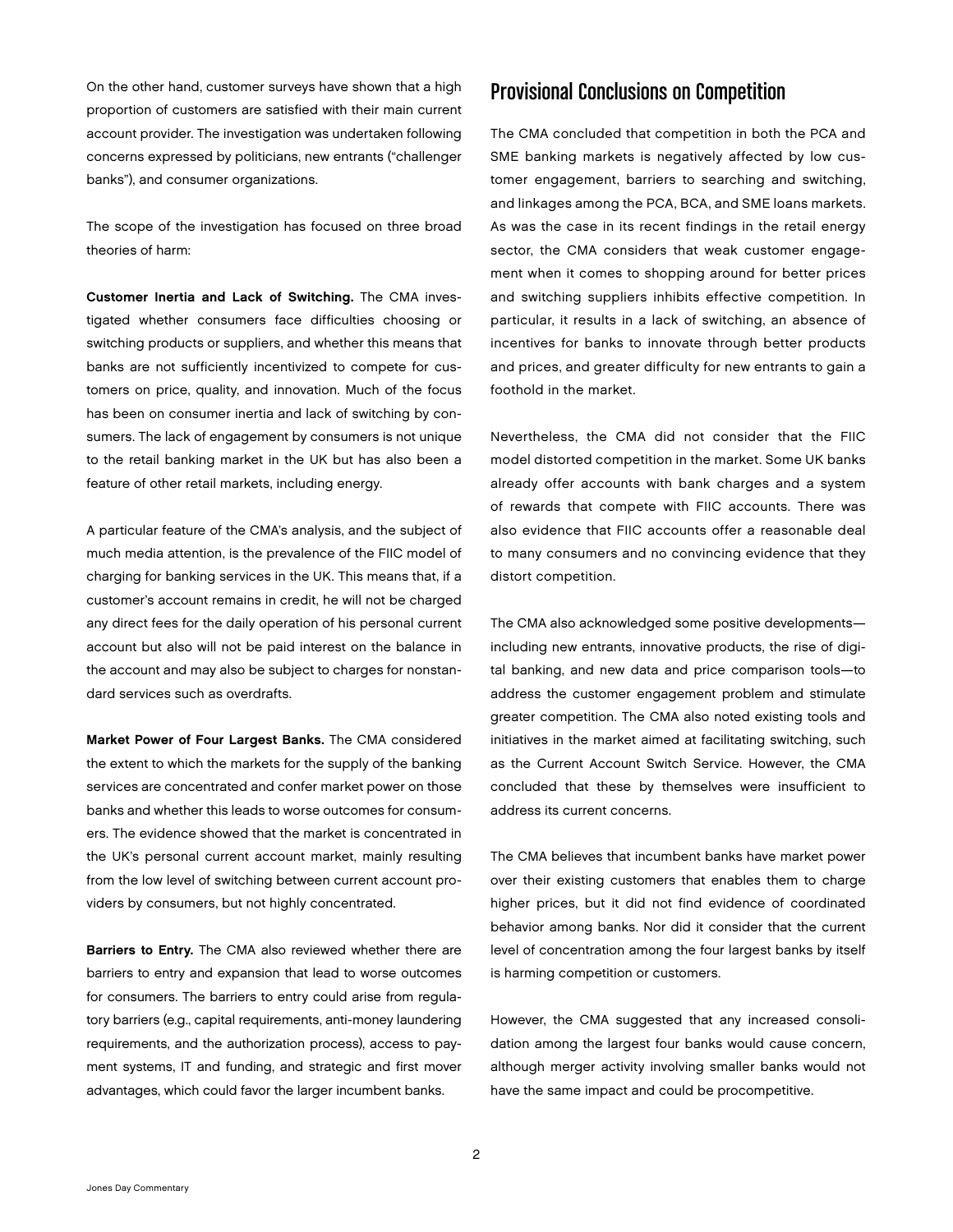# Proposed Remedies

The CMA has a wide range of options to remedy adverse competition effects, including price caps and even breaking up companies, as it has done in a number of cases, notably in the UK airport and cement sectors. There were calls by politicians, challenger banks, and consumer organizations for the CMA to impose stronger remedies in this investigation. In particular, there were calls for breakup of the large retail banks in the UK and a ban on FIIC banking (arguably a form of price control). The CMA considered these options but concluded these remedies would not be justified or proportionate in the circumstances and would not necessarily help resolve the competition concerns identified.

Instead, the CMA focused on measures aimed at empowering consumers by providing them with better information about how to switch providers, the options available, and how to compare them.

Specific remedies include:

- Requiring banks to prompt customers to review the service they receive from their bank through individual messages at certain "trigger points," for example when a customer has incurred charges as a result of an unauthorized overdraft, when there has been a local bank branch closure, or when there has been a breakdown of service due to IT glitches.
- Making it easier for customers to compare bank products by improving or putting in place new price comparison website tools, as well as giving customers easy access to their banking history to use to shop around.
- Requiring banks to raise public awareness of switching bank accounts including through advertising.
- Requiring better sharing of information with credit reference agencies, banks, and financial advisers to make it easier for SMEs to shop around for loans.

The CMA's preferred solution to consumer inertia therefore involves "nudging" customers into making more rational choices. This policy strategy is consistent with the increased use of behavioral economics by UK competition authorities and regulators in assessing and promoting competition in such consumer-facing markets.

#### **Conclusions**

The CMA's report provides a further indication of how the UK competition authority can use market investigations to examine and redress markets it believes may not be functioning well, as the [CMA also recently did in the energy sector.](http://www.jonesday.com/competition-concerns-identified-in-uk-energy-market-investigation-07-17-2015/)

It is likely that the banks will welcome the proposed remedies as being less intrusive and radical than they could have been. But this is unlikely to be the end of the matter. The retail banking market will continue to be scrutinized. In the near term, the CMA will consult on its provisional findings and proposed remedies to give all interested parties the opportunity to respond.

The precise detail of the remedies, and how they will be implemented, now will be carefully argued. For some of the proposed remedies, such as the "prompt" messages to consumers, there will be practical difficulties in prescribing and monitoring them in practice. The banks will wish to have certainty on the extent of their obligations and narrow their scope, while the challenger banks and consumer organizations are likely to seek to push the CMA to broaden them.

### Next Steps

The final report and decision on the market investigation and remedies must be issued by 5 May 2016. There will then follow a remedies implementation period and ongoing reporting to and monitoring by the competition authorities. It is likely that the FCA, the main regulator of financial services in the UK, will have a key role.

Given the nature of the market and the remedies, we would expect a formal detailed review to be undertaken after two or three years, to understand whether the remedies and other market developments have been effective in addressing the competition concerns; if not, the possibility of a further formal investigation and stronger remedies cannot be ruled out. Market investigations are costly, intrusive and disruptive, and it is likely that the banks will be incentivized to implement the remedies effectively and seek proactively to promote switching, to avoid a further review.